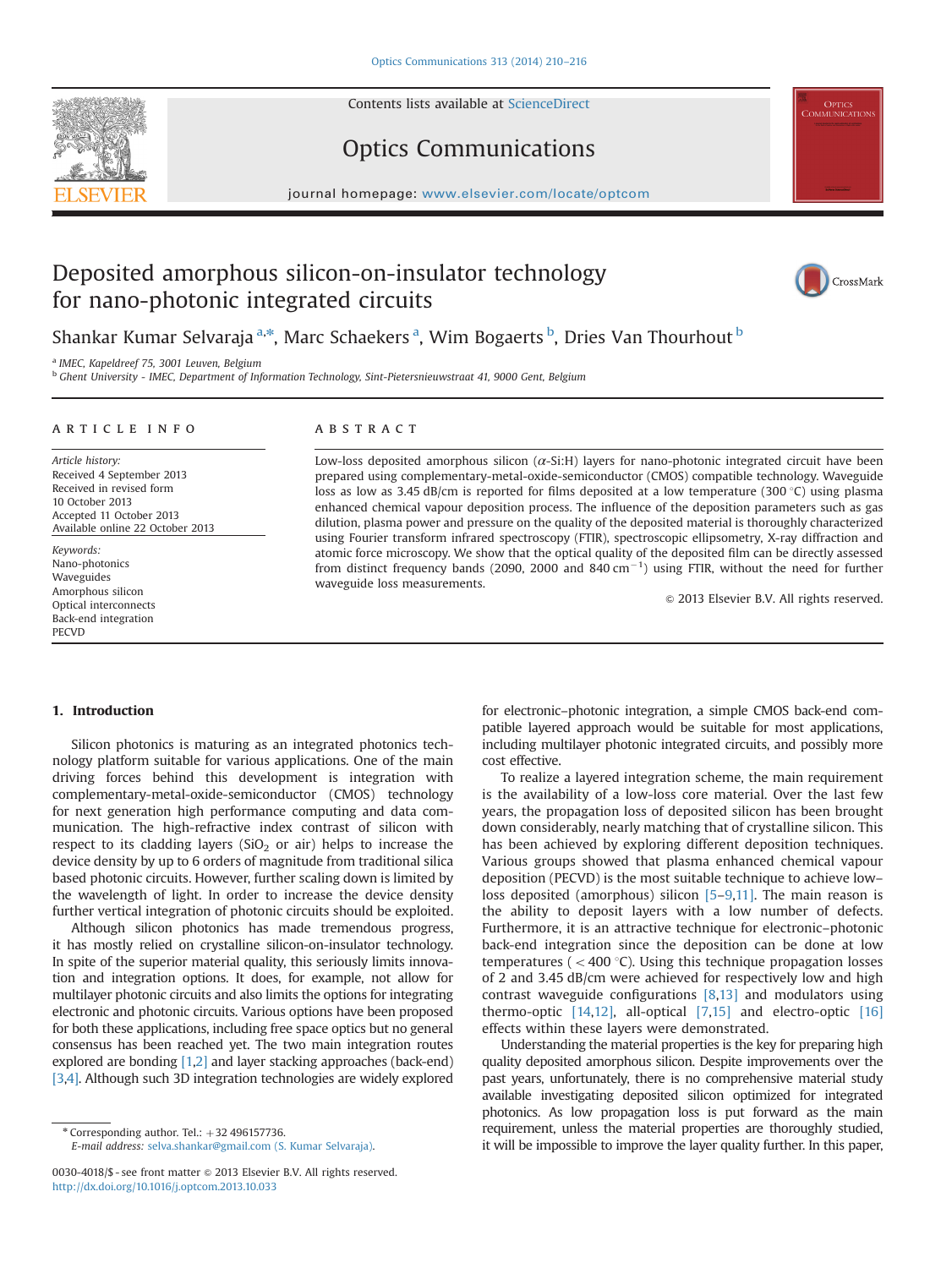<span id="page-1-0"></span>Table 1

Comparison of different deposition techniques for Si deposition.

| Technique         | Temperature | Material phase  | Loss mechanism         |
|-------------------|-------------|-----------------|------------------------|
| <b>LPCVD</b>      | High        | $\alpha$ , Poly | Scattering, absorption |
| Epitaxy           | High        | Crystalline     | Absorption             |
| <b>PECVD</b>      | Low         | $\alpha$ , Poly | Scattering, absorption |
| Sputtering        | Low         | $\alpha$        | Absorption             |
| E-gun evaporation | Low         | $\alpha$        | Absorption             |

α, amorphous; Poly, polycrystalline including nano- and microcrystalline.

we relate the deposition parameters to the material properties of the deposited layers and explain how the latter then influence the propagation loss in the 1550 nm telecom wavelength band.

# 2. Deposited amorphous silicon

Silicon (Si) can be deposited using different techniques and conditions. Table 1 summarizes different techniques to choose from. The ability to control scattering and absorption loss determines the suitability of a technique for obtaining high quality films. These losses are caused by defects in the material. We can discern two categories of defects. On one hand, hard defects, which cannot be removed from the film; on the other hand, soft defects, which can be reduced after deposition. Material defects such as voids, grain boundaries, dangling bonds and interface defects can be classified as hard defects, while stress and surface roughness are classified as soft defects. The presence of voids and grain boundaries causes scattering of light, while the presence of dangling bonds causes absorption of light. Thus, to achieve low propagation loss, the material should not have grains (i.e. be amorphous or mono-crystalline), should be free of voids and should have a low number of Si dangling bonds.

As previously mentioned (Section [1](#page-0-0)) the PECVD technique is the most viable technique for low-loss  $\alpha$ -Si deposition. One of the main reasons is that the absorption in the electronic bandgap due to dangling bonds can be resolved during deposition by incorporating hydrogen (H) in the Si network resulting in hydrogenated amorphous silicon ( $\alpha$ -Si:H). The scattering loss can then be reduced by tuning the deposition conditions to deposit noncrystalline and void free amorphous films. Though hydrogen plays an important role in reducing the propagation loss [\[17\],](#page-6-0) there is an optimum level above which it plays a negative role.

## 3. Plasma enhanced chemical vapour deposition

Plasma enhanced chemical vapour deposition is a popular method for thin film deposition in microelectronics. Although mainly used for dielectric deposition it is also used for semiconductor and metal deposition. Fig. 1 illustrates a simple PECVD system with the essential components. By applying a radio frequency voltage across the electrodes, and in the presence of sufficient gas molecules, a plasma is created. The wafer (or substrate) is brought in contact with one of the electrodes to attract the radicals to the surface resulting in film formation. The film deposition and its properties can be tuned by the deposition process parameters: substrate temperature, plasma power, pressure, gas flow and spacing between the electrodes.

# 3.1. Growth process overview

 $\alpha$ -Si:H thin films for photonics are commonly prepared using monosilane ( $SiH<sub>4</sub>$ ) as precursor gas with or without dilution gases such as  $H_2$ , He, Ar, and Xe. In the plasma, the precursor gas is dissociated into different reactive species, including silyl  $(SiH<sub>3</sub>)$ , silylene (SiH<sub>2</sub>), silylidine (SiH), etc., depending on the energy state.



Fig. 1. Schematic of a simple plasma enhanced chemical vapour deposition system.

| <b>Table 2</b>          |  |
|-------------------------|--|
| Experimental condition. |  |

| Parameter                                                                                                                           | Range                                                                               | Nominal setting                             |
|-------------------------------------------------------------------------------------------------------------------------------------|-------------------------------------------------------------------------------------|---------------------------------------------|
| RF power (W)<br>Spacing<br>Pressure (Torr)<br>Temperature $(^{\circ}C)$<br>Silane ( $SiH4$ ) flow (sccm)<br>Helium (He) flow (sccm) | $100 - 300$<br>500 mils (12.25 mm)<br>$1.5 - 5$<br>300<br>$100 - 300$<br>$0 - 2500$ | 180<br>500 mils<br>2.6<br>300<br>100<br>900 |
|                                                                                                                                     |                                                                                     |                                             |

These excited species react among themselves and with the feed gas to form a steady state condition to sustain the plasma.

It has been shown by Matsuda et al.  $[18,19]$  that  $SiH<sub>3</sub>$  is one of the dominant species in the plasma and also one of the major contributors for the film growth. By adsorbing these species on the surface of the wafer a solid film can be formed from the gaseous species. Initially, the wafer surface is covered with –H. When the Si containing radicals arrive onto the H-rich surface it reacts with H, which is then released from the surface (Eqs.  $(1)$  and  $(2)$ ), resulting in a dangling bond. This dangling bond serves as a growth point for further film formation. However, not all of these dangling bonds are further used, hence leaving residual defects. Thus, it is not possible to prepare films without defects (i.e. dangling bonds):

$$
\equiv Si - H + SiH_3 \rightarrow \equiv Si - + SiH_4 \tag{1}
$$

$$
\equiv Si - + SiH_3 \rightarrow \equiv Si - SiH_3 \tag{2}
$$

## 3.2. Experimental conditions

 $\alpha$ -Si:H is deposited in a 200 mm industrial PECVD deposition tool (Applied Materials Centura 5200). The deposition chamber is a part of a deposition cluster with load-locks. The plasma source consists of two aluminium electrodes separated by a gap set to 12.25 mm. The upper electrode is connected to a radio frequency power supply operating at 13.56 MHz, while the bottom electrode is grounded.  $SiH<sub>4</sub>$  and helium (He) are used for film deposition. As mentioned earlier there are a number of parameters that can be tuned to control the film growth. We kept the substrate temperature and the distance between the electrodes (spacing) constant, while the feed gas ratio, pressure, and power were tuned. Table 2 summarizes the experimental conditions of the deposition process used in our experiments.

# 4. Material characterization

The material properties of the deposited  $\alpha$ -Si:H are characterized using the following techniques:

1. Spectroscopic ellipsometry/KLA-Tencor ASET-F5 – thickness and refractive index measurements.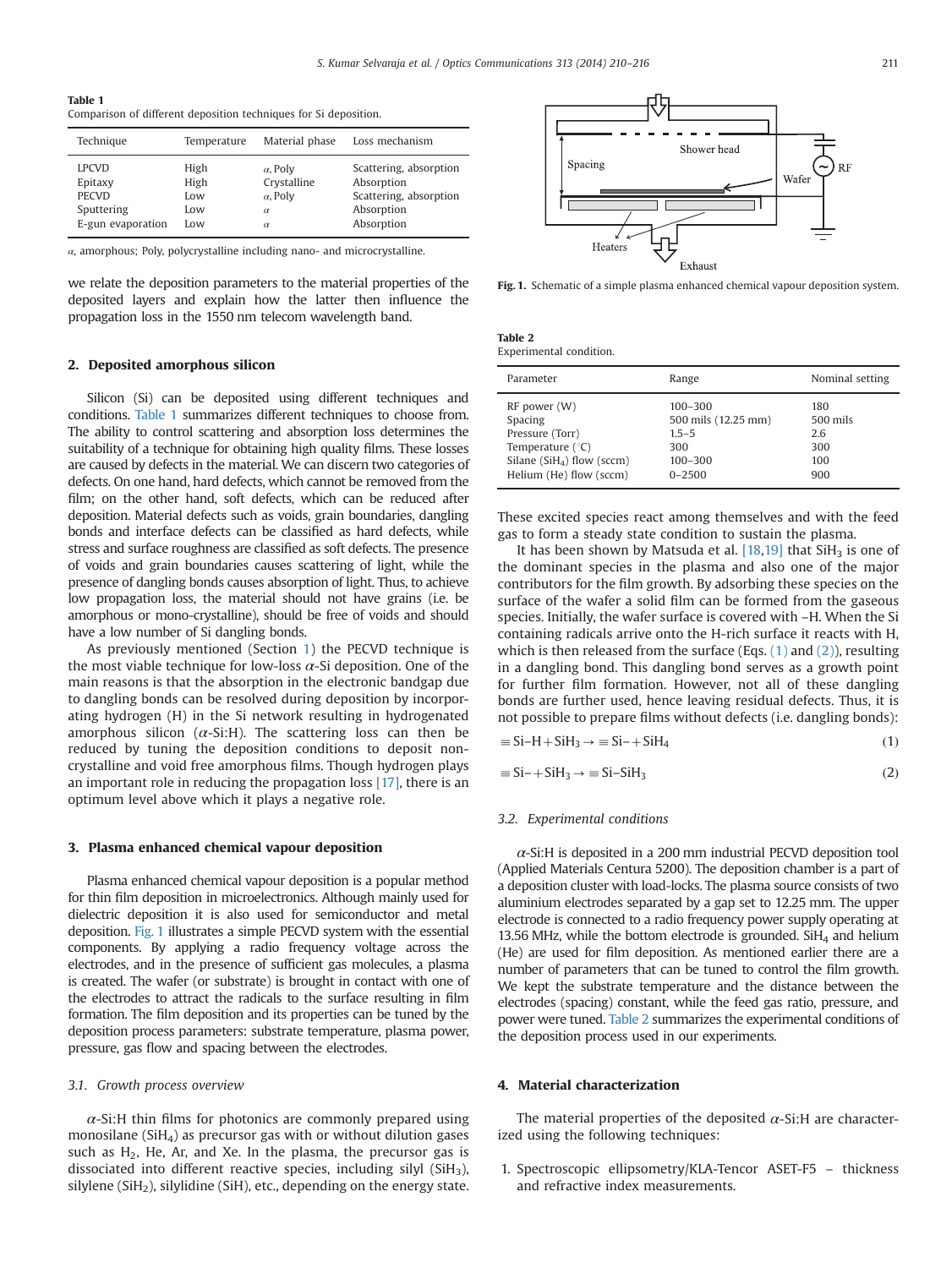<span id="page-2-0"></span>

Fig. 2. Influence of dilution of SiH<sub>4</sub> on the refraction index (n&k) at 633 nm. Fig. 3. Influence of dilution of SiH<sub>4</sub> on the Deposition rate of  $\alpha$ -Si:H.

- 2. Fourier transform infrared spectroscopy (FTIR)/Bio-rad FTS 40 – film composition (different Si–H bond configurations).
- 3. X-ray diffraction/Bede Metrix ™-L crystal structure characterization.
- 4. Laser scanning /Eichhorn Hausman Stress Meter MX203 stress and wafer bow characterization.
- 5. Atomic force microscopy/Veeco Nanoscope IV Dimension 3100 surface morphology characterization.
- 6. Optical transmission (cut-back method) waveguide propagation loss characterization.

### 4.1. Deposition rate and refractive index

The film thickness and the refractive index of the deposited material were characterized using spectroscopic ellipsometry. Figs. 2 and 3 illustrate the effect of dilution of the precursor  $(SiH<sub>4</sub>)$  on the refractive index and deposition rate of the deposited films respectively. The refractive index of the film increases with an increase in the dilution, which induces an increase in film density, while the deposition rate decreases. We also observe that the refractive index decreases with an increase in power (Fig. 4).

The change in the film density can be related to the deposition rate. The growth process itself is a complex sequence of random events on the wafer surface. However, a simple but realistic explanation can be considered. The deposition rate increases with an increase in the radical density in the plasma. This can happen either at higher plasma powers or at lower dilution. During the growth process, the radicals from the plasma arrive on the wafer surface at a certain rate called radical arrival rate  $R_a$ , which is determined by the deposition condition. Upon arrival on the surface, these radicals diffuse to identify a reactive growth site, the distance they travel on the surface is called diffusion length and the rate at which they react is called the surface reaction rate  $(R_{sr})$ . If  $R_{sr}$  is higher than  $R_a$ , the radical gets sufficient time to find a growth centre resulting in a dense film; on the other hand, if  $R_{sr} < R_{ar}$  a less dense film is formed.

## 4.2. Film composition

The composition of the deposited film is studied through the FTIR absorbance spectrum between 400 and 4000  $\text{cm}^{-1}$ . The background corrected spectrum is studied for the Si–H bond configurations, as they are an important constituent of the film. The characteristic vibration modes of different Si–H bonds occur at distinct frequencies, which are summarized in Table 3. Although H





Fig. 4. Influence of plasma power on the refractive index of  $\alpha$ -Si:H.

#### Table 3

Infrared absorption of various  $Si-H_n$  vibration modes.

| Bond configuration                      | Peak frequencies $\text{(cm}^{-1})$ | Ref      |
|-----------------------------------------|-------------------------------------|----------|
| Si-H wagging                            | 640                                 | [20, 21] |
| $Si-H2$ rocking                         | 620                                 | [20]     |
| $Si-H_3$ symmetric bending              | 840                                 | [20, 22] |
| $Si-H3$ asymmetric                      | 890                                 | [20, 22] |
| $Si-H2$ symmetric bending               | 890                                 | [20, 22] |
| Si-H stretching                         | 2000                                | [20]     |
| Si-H <sub>2</sub> asymmetric stretching | 2090                                | [20]     |
| $Si-H3$ symmetric stretching            | 2090                                | [20]     |
|                                         |                                     |          |

is a vital element for preparing low-loss  $\alpha$ -Si films higher concentrations lead to undesirable cluster formation, which can result in void formation. These clusters can be easily identified from the IR frequency peaks in the spectrum as presented in Table 3.

## 4.2.1. Effect of dilution

[Figs. 5](#page-3-0) and [6](#page-3-0) depict the absorbance spectra at 2000 and  $640 \text{ cm}^{-1}$  for samples with different dilution. In [Fig. 5](#page-3-0) it can be clearly seen that the peak shifts from 2090  $cm^{-1}$  (polyhydride) to  $2000$  cm<sup>-1</sup> (monohydride). This is a clear indication that the total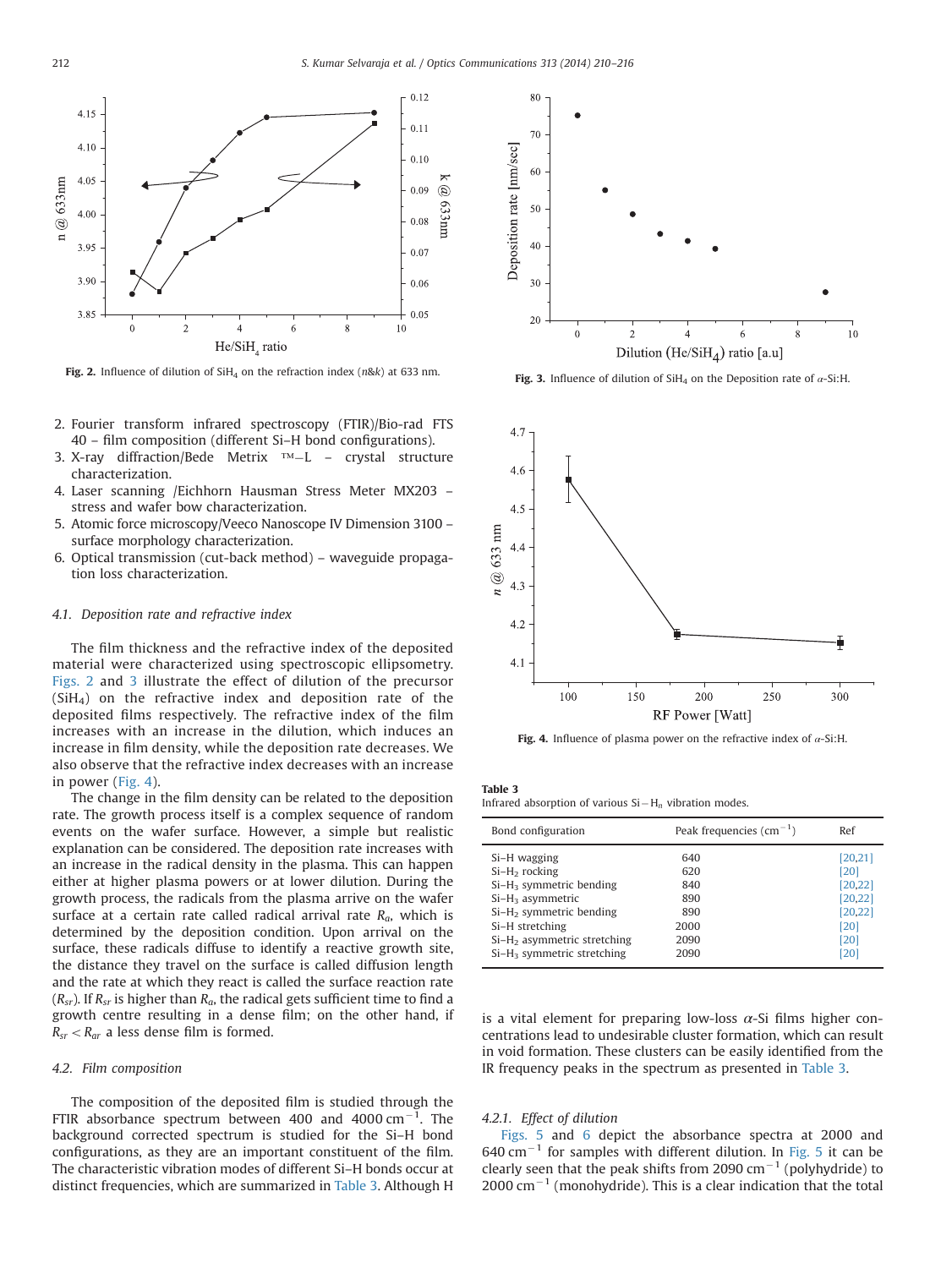<span id="page-3-0"></span>

**Fig. 5.** Infrared absorption due to  $SH_{x=1,2,3}$  at 2000 and 2090 cm<sup>-1</sup>, at different precursor dilutions. In legend Dx, x represent dilution ratio of He/SiH4.



Fig. 6. Infrared absorption due to SiH at 640 cm<sup>-1</sup>, at different precursor dilutions. In legend Dx, x represent dilution ratio of He/SiH4.

amount of H incorporated in the film decreases with an increase in dilution. Furthermore it is evident from the reduction in the  $640$  cm<sup>-1</sup> Si-H peak with increasing dilution that the total H incorporation in the film is reduced with increasing dilution (Fig. 6). Excessive hydrogen in the film creates voids, which is called microstructure  $(R)$ . The latter is often quantified by the ratio of mono- and polyhydrides absorbance peaks:

$$
R = \frac{\int I_{2090}}{\int I_{2000} + \int I_{2090}},\tag{3}
$$

where  $I_{2000}$  and  $I_{2090}$  are the integrated intensities of the peaks at 2000 and 2090  $\text{cm}^{-1}$  respectively. Fig. 7 shows the microstructure R obtained from the spectrum, which clearly indicates the reduction in the voids with increasing dilution. The microstructure is an indication of the film density and can be correlated with the refractive index of the film. We indeed observe an excellent agreement between these two quantities when comparing [Figs. 2](#page-2-0) and 7.

## 4.2.2. Effect of pressure

The effect of the pressure on the deposited film was studied while keeping other plasma parameters constant: precursor dilution at He/SiH<sub>4</sub>=9, spacing at 500 mils/12.25 mm, power at 100 W and temperature at 300  $\degree$ C. The pressure was varied from 1.5 to



Fig. 7. Microstructure evaluation as a function of precursor dilution.



Fig. 8. Influence of pressure on the infrared absorption due to mono- and polyhybrids of SiH<sub>x</sub> at 2000 and 2090 cm<sup>-1</sup> respectively.

5 Torr. At the lowest pressure (1.5 Torr) the plasma failed to ignite, hence no deposition was possible at this pressure.

Fig. 8 depicts the absorbance spectrum in the 2000–2090  $\text{cm}^{-1}$ band. At higher pressure the absorbance at 2090  $cm^{-1}$  indicates formation of clustered SiH and  $SiH_{x=2,3}$ . However this peak disappears at low pressure, which can be attributed to a decrease in the radical density in the plasma at lower pressure. This can be explained as follows: at a constant gas flow, when the pressure is increased the mean free path of the gas molecules is reduced. This leads to a chain reaction between the precursor (SiH4) and dissociated radicals (e.g. SiH<sub>2</sub>) forming  $(Si-H<sub>2,3</sub>)<sub>n</sub>$  like networks [\[23\].](#page-6-0) This is verified from the absorption peak around 840 and 890 cm<sup>-1</sup> [\(Fig. 9\)](#page-4-0), which corresponds to clustered Si-H<sub>3</sub> and Si-H<sub>2</sub> respectively. The peak at 840 and 890  $cm^{-1}$  diminishes when the pressure is decreased, which clearly indicates that at lower pressure the  $(Si-H_{2,3})$ <sub>n</sub> chain formation is arrested, resulting in the formation of void free and dense film.

## 4.2.3. Effect of power

The power applied to create the plasma is an important deposition parameter, which facilitates dissociation of the precursor gas. To study the effect of applied power on the film composition the applied power is changed between 100 and 300 W, while the other parameters were kept constant at their nominal value as indicated in [Table 2](#page-1-0).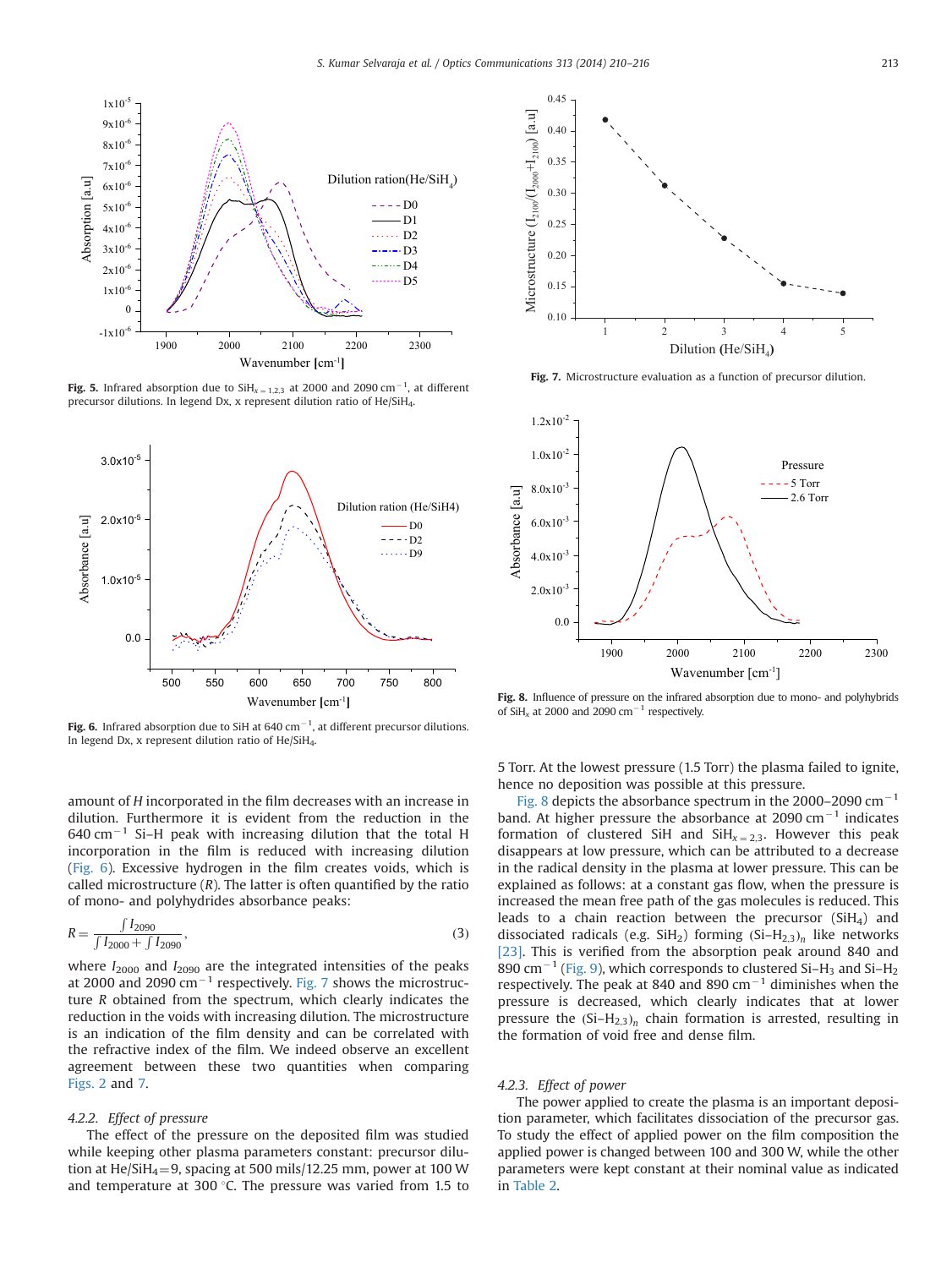<span id="page-4-0"></span>

Fig. 9. Influence of pressure on the infrared absorption due to  $SiH<sub>2</sub>$  chains at 840 and 890 cm $^{-1}$ .



Fig. 10. Influence of plasma power on the infrared absorption due to mono- and polyhybrid of SiH<sub>x</sub> at 2000 and 2090 cm<sup>-1</sup> respectively.

We observe an increase in the Si–H monohydride peak  $(2000 \text{ cm}^{-1})$  with an increase in applied power (Fig. 10), while no polyhybrid peak (2090 cm $^{-1}$ ) was observed. However, the clustered Si-H<sub>2</sub> peak at 890 cm<sup>-1</sup> appears at higher power and diminishes when the power is reduced (Fig. 11). Due to the existence of a higher radical density at high plasma power the chain reaction leads to  $(SiH_2)_n$  formation, which is reduced at lower plasma power. From the literature, we have found that better quality  $\alpha$ -Si:H is often achieved at low plasma power [\[5,9\].](#page-6-0) We believe that the reduction in  $(SiH_2)_n$  is one of the reasons for this.

# 4.3. Crystallography

The crystalline nature of the deposited film was studied using glancing angle  $(1^{\circ})$  X-ray diffraction (XRD). The measurements were compared with the ones obtained from SE and FTIR presented in [Sections 4.1](#page-2-0) and [4.2](#page-2-0) respectively.

Fig. 12 shows the crystallinity of films deposited with different silane dilutions. Two peaks can be distinguished in the spectrum. The broad peak around  $\approx$  52 $^{\circ}$  could be either from thermal vibration of the substrate Si lattice or  $\langle 311 \rangle$  lattice [\[10\]](#page-6-0). The peak at 28<sup>o</sup> corresponds to the  $Si(111)$  crystal in the deposited film. This peak smears out and disappears with an increase of the precursor dilution, which indicates that the film evolves from a microcrystalline phase (at low dilution) to an amorphous phase (at higher dilution). The



Fig. 11. Influence of plasma power on the infrared absorption due to clustered Si- $H_3$  and Si- $H_2$  at 840 and 890 cm<sup>-1</sup> respectively.



Fig. 12. X-ray diffraction spectrum of  $\alpha$ -Si:H films deposited with different silane dilutions. In legend Dx, x represent dilution ratio of He/SiH5.

crystallinity of the film is also a good indication of the film density: we observe an excellent agreement between SE ([Fig. 2](#page-2-0)) and XRD characterization. As discussed earlier in [Section 4.1](#page-2-0) with increasing dilution the film density increases due to sufficient incubation time on the wafer surface. During the network formation, the radicals are tightly bound in a random fashion creating a highly dense (also evident from stress) amorphous film. However, at lower dilutions due to less incubation time, the radical cannot form a tighter bond but rather as stacking of the species. Another reason for microstructure/crystalline formation at low dilution is insufficient dissociation of the precursor yielding polyhydrides.

## 4.4. Film stress

The two main reasons for having stress in a thin film are molecular interactions and differential thermal expansion coefficients (TEC). The stress ( $\sigma$ ) induces wafer bow and therefore, can be determined from the wafer curvature. The stress induced by a given layer is calculated from measuring the wafer radius before and after the deposition. This also allows to determine if the stress is either tensile or compressive. Eq.  $(4)$  relates stress and the wafer parameters:

$$
\sigma = \frac{1}{6} \frac{Y}{1 - \nu} \frac{t_s^2}{t_f} \left[ \frac{1}{R_f} - \frac{1}{R_s} \right],\tag{4}
$$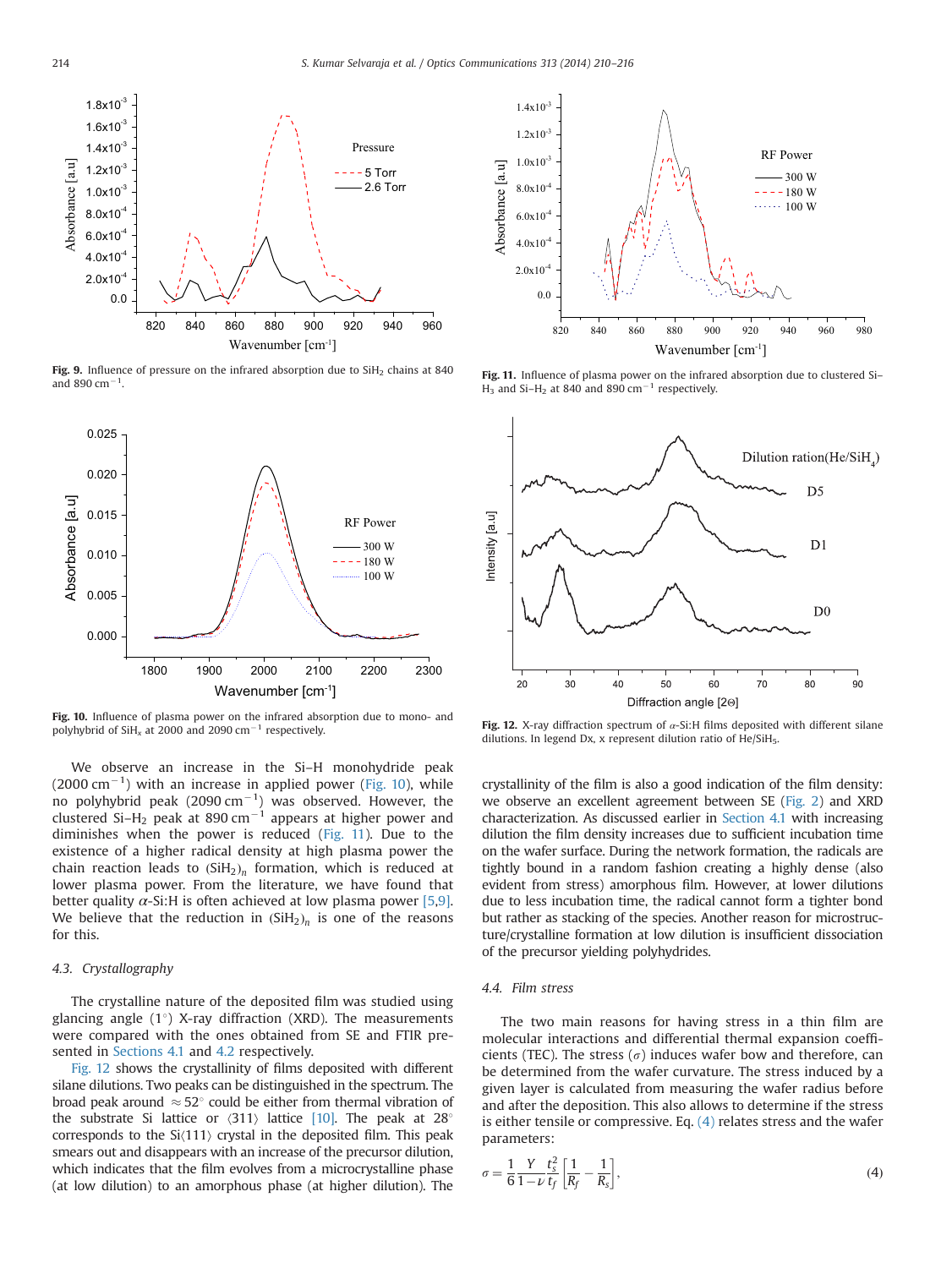

Fig. 13. The effect of dilution on the stress and wafer bow of  $\approx$  220 nm  $\alpha$ -Si:H film. Wafer bow =  $R_s - R_f$ , where  $R_s$  and  $R_f$  are the wafer radius before and after deposition respectively.



Fig. 14. The effect of plasma power (with other parameters set at nominal condition) on the stress and wafer bow of  $\approx$  220 nm  $\alpha$ -Si:H film. Wafer bow =  $R_s - R_f$ , where  $R_s$  and  $R_f$  are the wafer radius before and after deposition respectively.

where  $t_s$  is the thickness of the silicon substrate,  $t_f$  is the thickness of the deposited film,  $R_s$  and  $R_f$  are the wafer radius before and after deposition respectively,  $\nu$  is Poisson's ratio of the wafer and Y is Young's modulus of the substrate.

Figs. 13 and 14 show the effect of dilution and plasma power on the stress in the deposited  $\alpha$ -Si:H film. We observe that the stress is mostly compressive, and it increases with an increase in dilution and on the contrary, decreases with an increase in the plasma power. The stress changes from tensile to compressive when the feed gas dilution is increased from 0 to 25. This transition can be explained from the changing diffusion length of the radicals on the surface. As mentioned earlier (in [Section 4.1\)](#page-2-0) at higher radical arrival rate  $(R_{ar})$ , the diffusion length is restricted, and this results in a columnar structure. Due to inter-molecular attraction between the Si atoms in the columns, neighbouring columns induce a tensile stress. On the other hand, at higher dilution (or lower  $R_{ar}$ ) the densely packed Si atoms repel each other resulting in a compressive stress (Fig. 14).

From FTIR and XRD characterization, we observe that higher dilution and lower power yield films with low microstructure, which is important to achieve low-loss waveguides. Although stress in itself does not affect the propagation loss, the wafer bow (Figs. 13 and 14) of the films deposited at low power and high dilution is unacceptable for further processing, e.g. during the lithography process, the focus over a wafer with bow will vary resulting in a large variation in the linewidth [\[24\].](#page-6-0) For larger bow,



Fig. 15. Surface roughness before (a,b) and after  $(c,d)$  polishing of 220 and 440 nm α-Si:H.

the substrate holder used in the lithography tool will reject the wafer. Hence we had to limit our deposition parameters feed gas dilution and power to  $\leq$  9 and  $\geq$  180 W respectively.

# 4.5. Surface morphology

The surface roughness of the film deposited with the optimized deposition condition (180 W, 2.6 Torr, precursor dilution 9) was characterized using atomic force microscopy (AFM). The surface roughness of deposited films is often influenced by substrate roughness, and therefore, we prepared all the films on a polished oxide surface with a surface roughness of 0.1 nm rms. We found that the surface roughness of  $\alpha$ -Si:H films increases with an increase in the thickness of the film. A roughness of 1.4 and 2.1 nm was measured for a film thickness of 220 and 440 nm respectively (Fig. 15). As the surface roughness of the film can cause scattering of light eventually resulting in propagation loss, we have used chemical mechanical polishing (CMP) to smoothen the surface. After polishing the surface roughness of the films was 0.23 nm and 0.25 nm for 220 nm and 440 nm thick films respectively. During CMP  $\approx$  40 nm of material is consumed, which should be taken into account during the initial deposition process.

## 5. Optical loss measurements

The optical propagation loss of the deposited  $\alpha$ -Si:H films in the telecommunication wavelength range 1500–1600 nm was studied through the definition and characterization of photonic wire waveguides. The propagation loss of a photonic wire waveguide is mainly caused by three phenomena: scattering of light from the sidewalls of the photonic wire, scattering of light inside the core due to voids/microstructures and absorption in the core. The propagation loss measurement gives the combined effect of these three loss factors. We studied the effect of the precursor gas dilution and the plasma power on the propagation loss of qTE mode in the photonic wires.